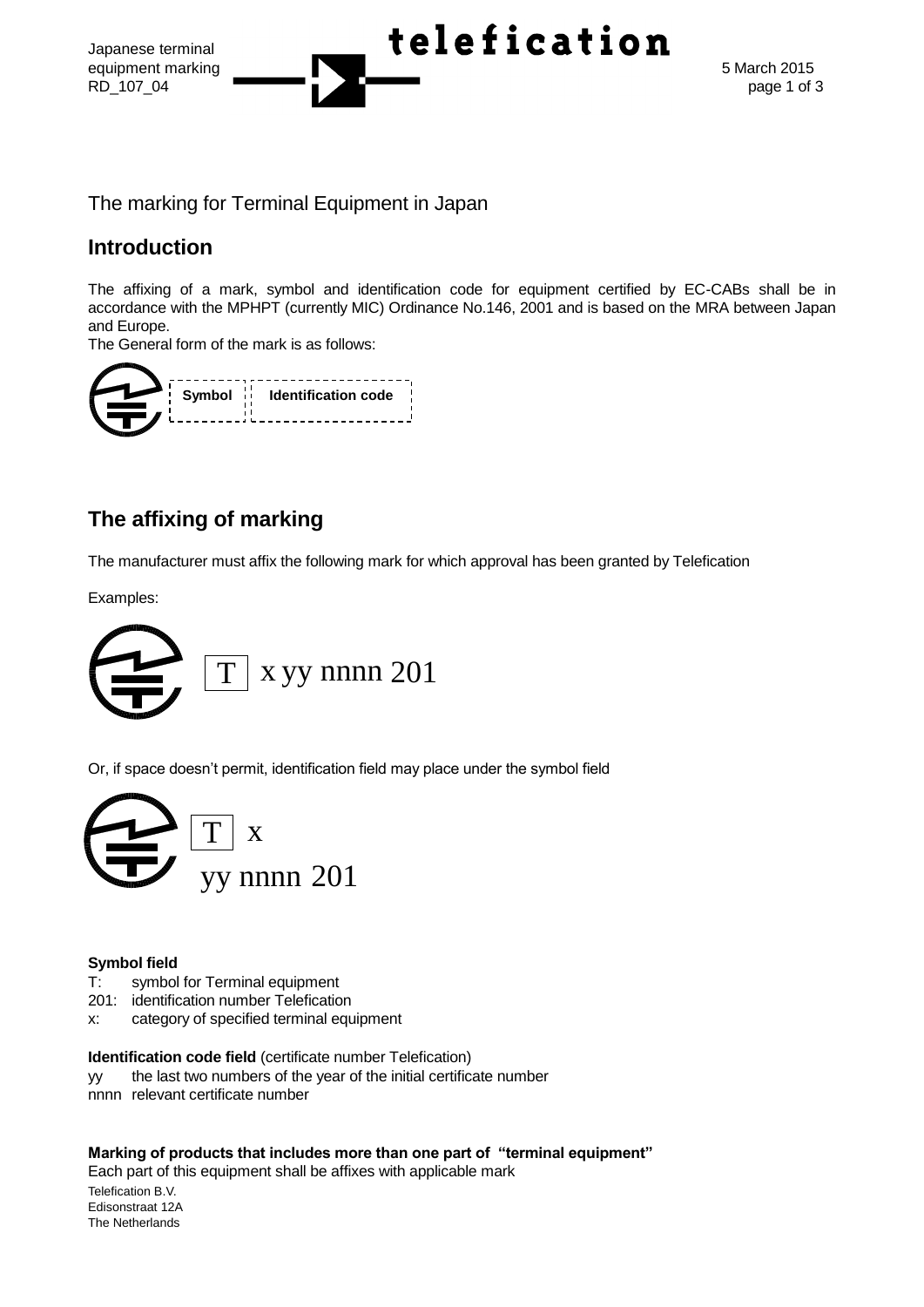

(Telefication issue for each part a separate certificate)

## **Size of the Mark**

.

The size of the mark shall be 3 mm or more in diameter. In case of equipment having a volume of 100 cc or less, the size shall be 3 mm or more in diameter.